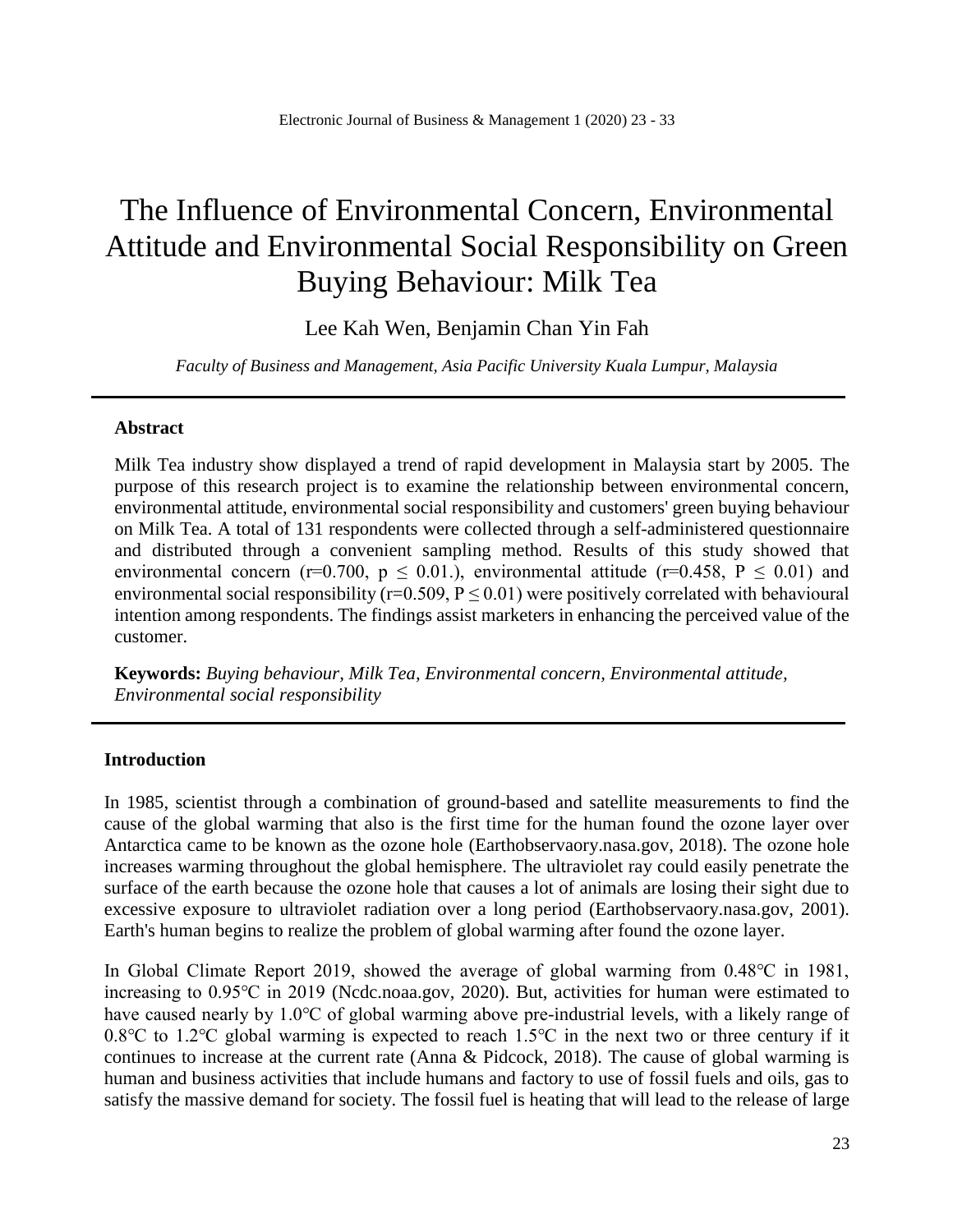amounts of carbon dioxide, which warms the world up further, and the frozen earth begins to melt because of global warming.

Some of the countries were formulated and implemented a severe activity to improve the green awareness of protecting our environment. Therefore, the United Nations specially designed the "United Nations Framework Convention on Climate Change (UNFCCC)," which is an international convention for each country to prevent global warming (Greene, 2000). UNFCC is cooperated with 197 countries to develop and research the information and technology to respond to the problems and challenges of climate change. Therefore, each state was host green faith events in their own country to arousal the people's awareness of environmental protection. Malaysian non-government environmental organization cooperates with the Malaysia Government through environmental activities to remind people to actively respond to the environmental protection that increases people's environmental awareness. In the 20th century, some enterprises were started to develop and manufacture the green product to establish the corporate image because the attitude of green consumption has gradually penetrated the hearts of the consumer that further push ahead of the Green buying.

Malaysia's legislators and society are increasing emphasis on the importance of environmental issues. Ahmad and Judhi (2008) acknowledged the government's vigorous efforts and strategies in creating an environment for sustainable consumption and development. The government also have organized several activities and environmental campaigns in schools and communities that can improve environmental awareness on ecological issues (Mat et al., 2003). However, the Malaysian government needs to be more aggressive in promoting the public on environmental issues so that Malaysians become sustainable consumption users.

# **Literature Review**

# **Green-Buying Behaviour**

The green buying behaviour for the customer was still low due to the small number of environmentally friendly product acceptance, compared with the non-green counterparts' product. The Eco-awareness of Malaysians has a considerable margin of improvement that also is barriers of more ecologically oriented consumption and green buying behaviour (Nizam et al., 2011). Green buying behaviour refers to customer purchase of an environmentally friendly product that can be "recyclable" and "beneficial" to the environment that can be avoiding the product harm the environment and society (Akenji, 2014). Green Buying for customers have generally evaluated the customer's willingness or intention to purchase the green product that to benign for environmental sustainability. The conscious behaviour or sense for Green buying that will be impacted for the customer and their purchase decision for each product. Green Buying is a complex form of ethical decision-making that relates to the considered of socially responsible behaviour. The intention and socially responsible behaviour of the customer can be a motivating factor to choose green products that, to the minimum, the environmental pollution and public nuisances of the environments (Remayah et al., 2010). Green products use material safer to the environment, are recyclable and require less packaging that includes paper sucker, Stainless steel suction pipe, glass pipette, and reusable coffee cup (Chen & Chai, 2010).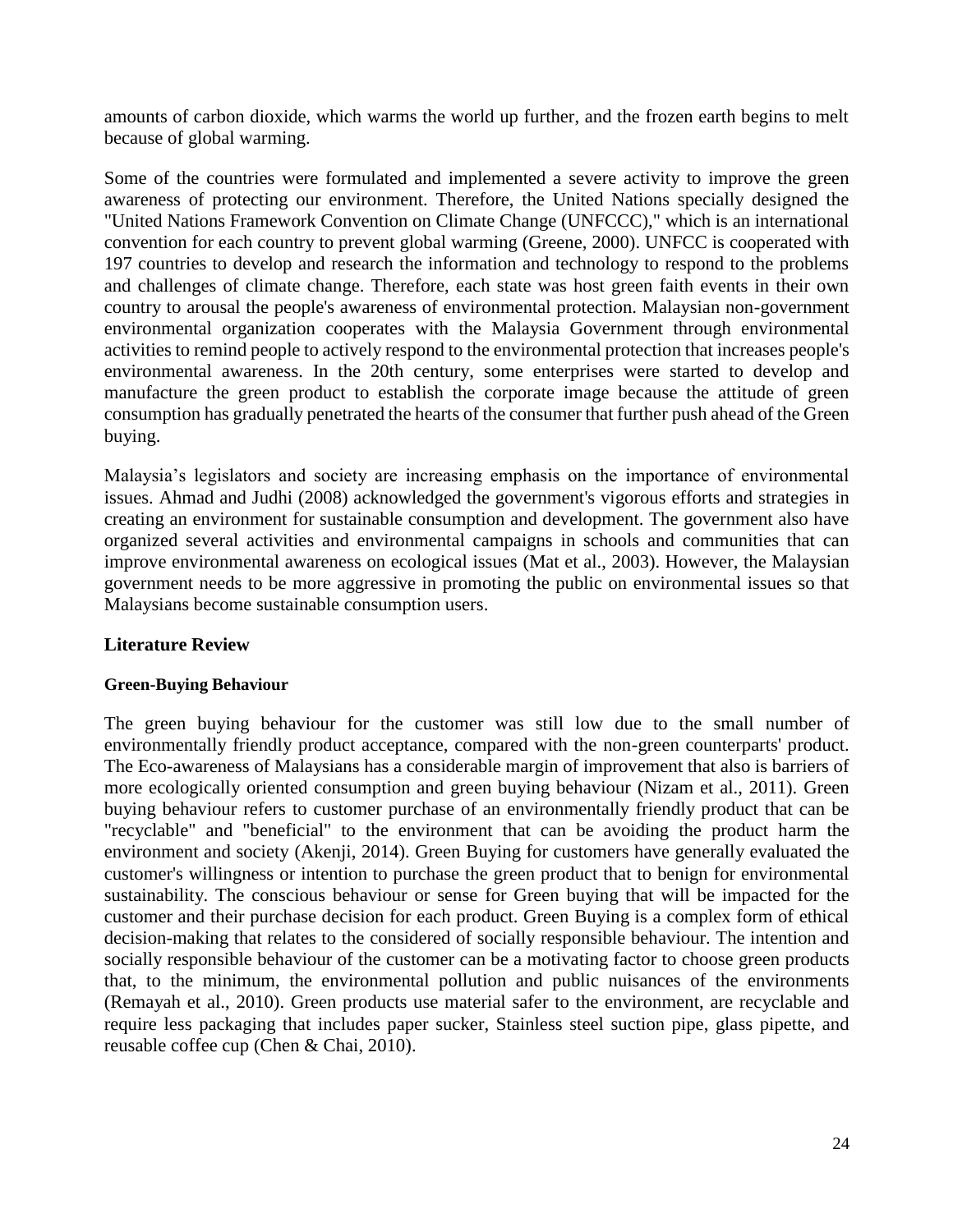### **Environmental Concern**

The environmental concern is related to the effective evaluation and acknowledges customers when facing the environmental problem that direct or indirect the purchasing for the customer (Koenig-Lewis et al., 2014). Environmental concern is an essential key cognitive to predict customer's ecological friendly behaviour. Environmental concern also representative the individuals' consciousness for customers towards the environmental issue and the solution for the problem (Pathak & Prakash, 2017). The environmental concern will impact the attitude, intention, and purchasing behaviour for the customer based on the customer's value orientation of the environmental concern level that can be a more severe or lower concern. The people who have the higher value orientation of the environmental concern level means people have cared for environmental quality because the unhealthy environment poses a threat to people's health (Jaiswal & Kant, 2018). Therefore, people believe an unhealthy environment will be impact lives and health for the people. The environmental concern for the customer directly associates with positive or negative toward the green product.

### **Environmental Attitude**

Environmental attitude is one of the social phenomena that has always been emphasized as one of the impacts of behavioural intention and actual behaviour in Green buying. Environmental attitude also called by "a learned predisposition to respond in a consistently favourable or unfavourable manner concerning a given object" (Stuart & Wesley, 2014). Moreover, the environmental attitude represents the feeling for the customer that can embrace the product joyfully or dislike and reject the product. The environmental attitude based on the general and specific terms concerning purchasing the decision for the product. The general attitude entails the general predisposition to engage in appropriate behaviour of a category of an attitude object. In contrast, a specific attitude is a strong predictor of a single behaviour on an attitude object (Booi-Chen Tan, 2011). The beliefs and feeling of the customer towards most like purchasing the green product and friendly product that can be one of the specific attitudes. Therefore, the customer has a more favourable attitude which will contribute most towards to purchase the green product when customer expected to a high degree of their involvement in the purchase decision (Yatish & Zillur, 2015).

# **Environmental Social Responsibility**

The public plays essential roles in the environmental responsibility that address environmental problem and issue. These individuals hold the view that everyone in society has a moral responsibility to adopt environmentally responsible behaviours. An individual who is without the moral responsibility that has a direct impact on the own situation even turns into a global environment. The Environmental social responsibility for the human to determine the environmental problem and challenges based on the action and solution for the human (Zuraidah et al., 2012). For example, Malaysia, Singapore, and Brunei will be influenced by the haze problem year over year that relates the responsibility for Indonesia's people and government (Torgler et al., 2008). The air quality already achieves "unhealthy" that the number of patients and schools forced to cancel classes is increasing in Malaysia because Indonesia uses the jungle fires are often deliberately set to clear land for farming. The action and solution of Indonesia for clear land that relates Environmental social responsibility and global environmental issues. Therefore, Environmental social responsibility of the public is essential for the protection of the environment. The people who have a higher responsibility than most trend green buying to take the person's social responsibility for the environment.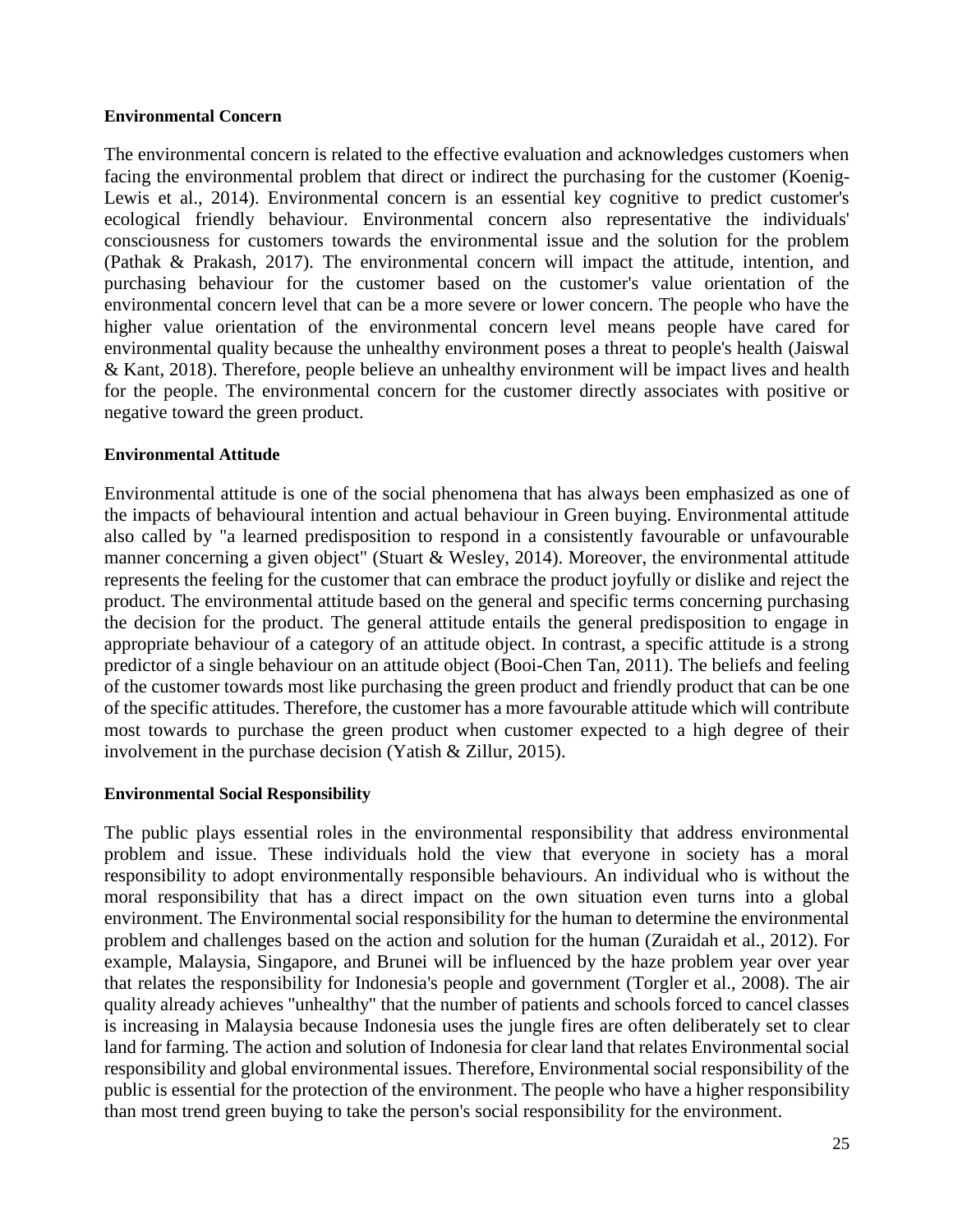# **Methodology**

### **Sample**

The research will be using quantitative research methods that include the surveys and questionnaires for collecting quantitative data. This research focuses more on surveys that are complete statistical analysis to display the result for the respondent. When looking into the sampling methodology, there are two criteria to determine as a qualified respondent. Firstly, a qualified respondent must be Malaysian. Secondly, the respondent must be Malaysians who currently aged above 18 years old. In terms of the sampling methodology, this study had used a convenience sampling methodology. The total number of respondents were calculated using an online sample size calculator- Raosoft software to compute the recommended sample size. The recommended sample from Raosoft software is 60 with the margin of error of 10% and the confidence level of 90 %. Due to the accuracy of this research, the actual number of the respondent was increased to 131.

### **Measures and Analysis**

The way of data collected as primary research. It has been done through using quantitative data collection method, which is a survey, by distributing questionnaires to the selected samples. There are four parts consisted of the questionnaire to gather information related to personal information of the respondents and factor to influence the green buying behaviour on Milk Tea. A total of 12 statements with five-point ordinal scale to measure green buying behaviour (2 statements) and the selected variables environmental concern (3 statements), environmental attitude (3 statements), Environmental social responsibility (4 statements), that adapted from Zillur. R & Hossain (2018). The responses vary from strongly agree in one end to strongly disagree to another end with the scoring of one to five points. Before running the analysis, the score for each variable was sum up. Hence, the possible score for behavioural intention sum score and effort expectancy sum score were ranging from 3 to 15 points and the remaining selected variables were ranging from 4 to 20 points respectively. The higher the score shows that the higher level of agreement in the specific factor.

# **Data Analysis**

The data collected was analysed using Statistical Package for Social Science for Windows (SPSS for Windows Version 13.0). Descriptive analysis used frequency and percentage to examine the profile of the respondents. Test of Pearson moment correlation, Independent sample T-test and Multiple linear regressions were used in this study.

# **Results and Findings**

### **Profile of the Respondents**

The socio-demographic backgrounds of respondents were shown in Table 1. The results showed that more than half of the respondents were female (66.4%) and about 33.6% of the respondents were male (refer to Table 1). Generally, the respondents fell in the age group of 18 to 29 years old (68.7%), 64.9% respondents from Sarawak and Sabah, Diploma and Bachelor level of education (63.4%), 63.4% were employed and income group of less than RM 3000 (77.9%).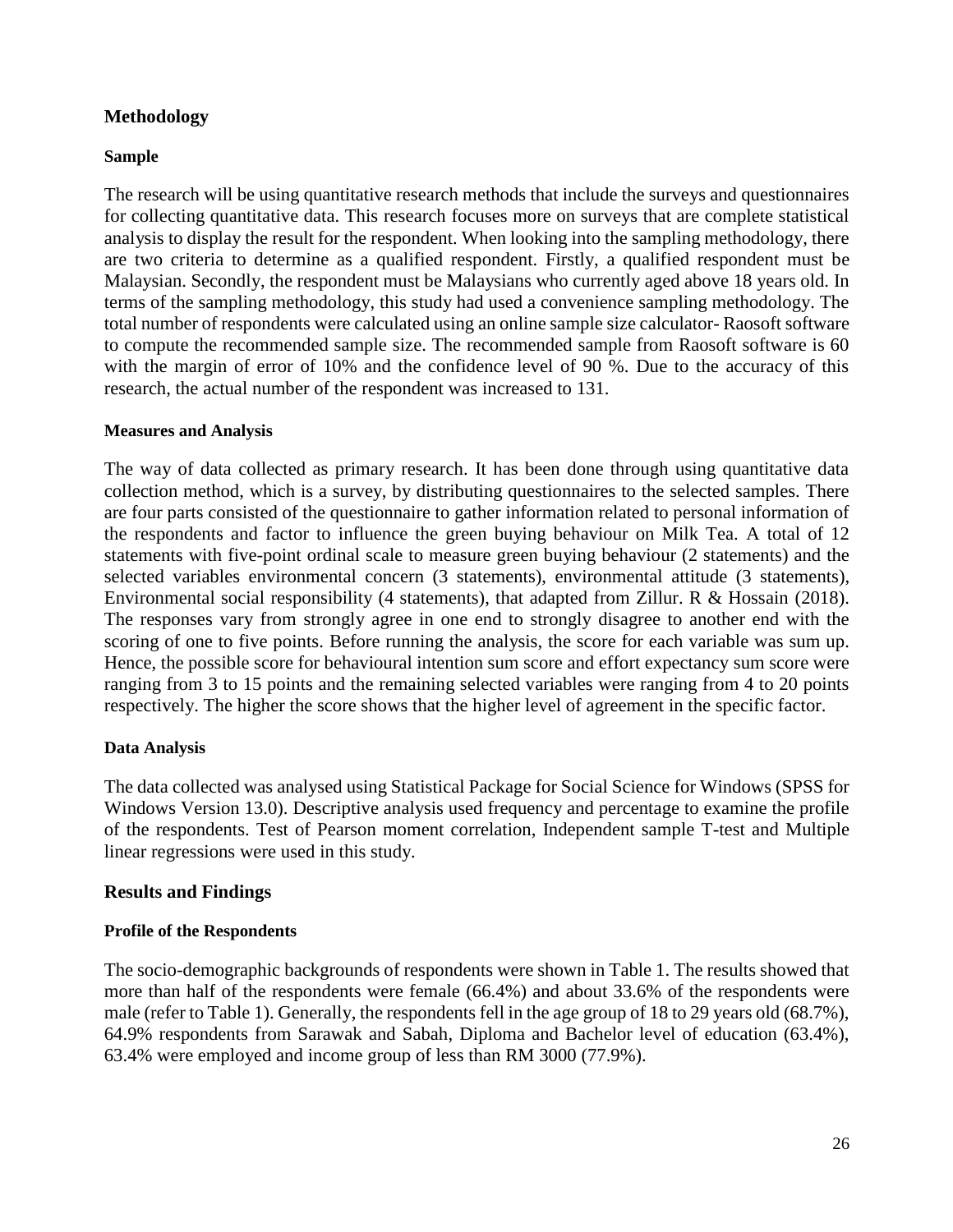# **Table 1: Respondents' Profile**

| Variable                      | Number (n)     | Percentage (%) |  |  |  |
|-------------------------------|----------------|----------------|--|--|--|
| Gender                        |                |                |  |  |  |
| Female                        | 87<br>66.4     |                |  |  |  |
| Male                          | 44             | 33.6           |  |  |  |
|                               | Age            |                |  |  |  |
| 18-29                         | 68.7           |                |  |  |  |
| 30-39                         | 25             | 19.1           |  |  |  |
| 40-49                         | 13             | 9.9            |  |  |  |
| 50 and above                  | 3              | 2.3            |  |  |  |
|                               | National       |                |  |  |  |
| Malaysia (West<br>Malaysia)   | 46             | 35.1           |  |  |  |
| Malaysia (Sarawak &<br>Sabah) | 85             | 64.9           |  |  |  |
|                               | Education      |                |  |  |  |
| <b>High School</b>            | 40             | 30.5           |  |  |  |
| Diploma/Bachelor<br>/Degree   | 83             | 63.4           |  |  |  |
| Master                        | $\overline{7}$ | 5.3            |  |  |  |
| Doctor of Philosophy          | $\mathbf{1}$   | 0.8            |  |  |  |
|                               | Occupation     |                |  |  |  |
| Employed                      | 83             | 63.4           |  |  |  |
| Unemployed                    | 15             | 11.4           |  |  |  |
| Student                       | 33             | 25.2           |  |  |  |
| Income                        |                |                |  |  |  |
| Less than RM3000              | 102            | 77.9           |  |  |  |
| RM3001-RM5999                 | 18             | 13.7           |  |  |  |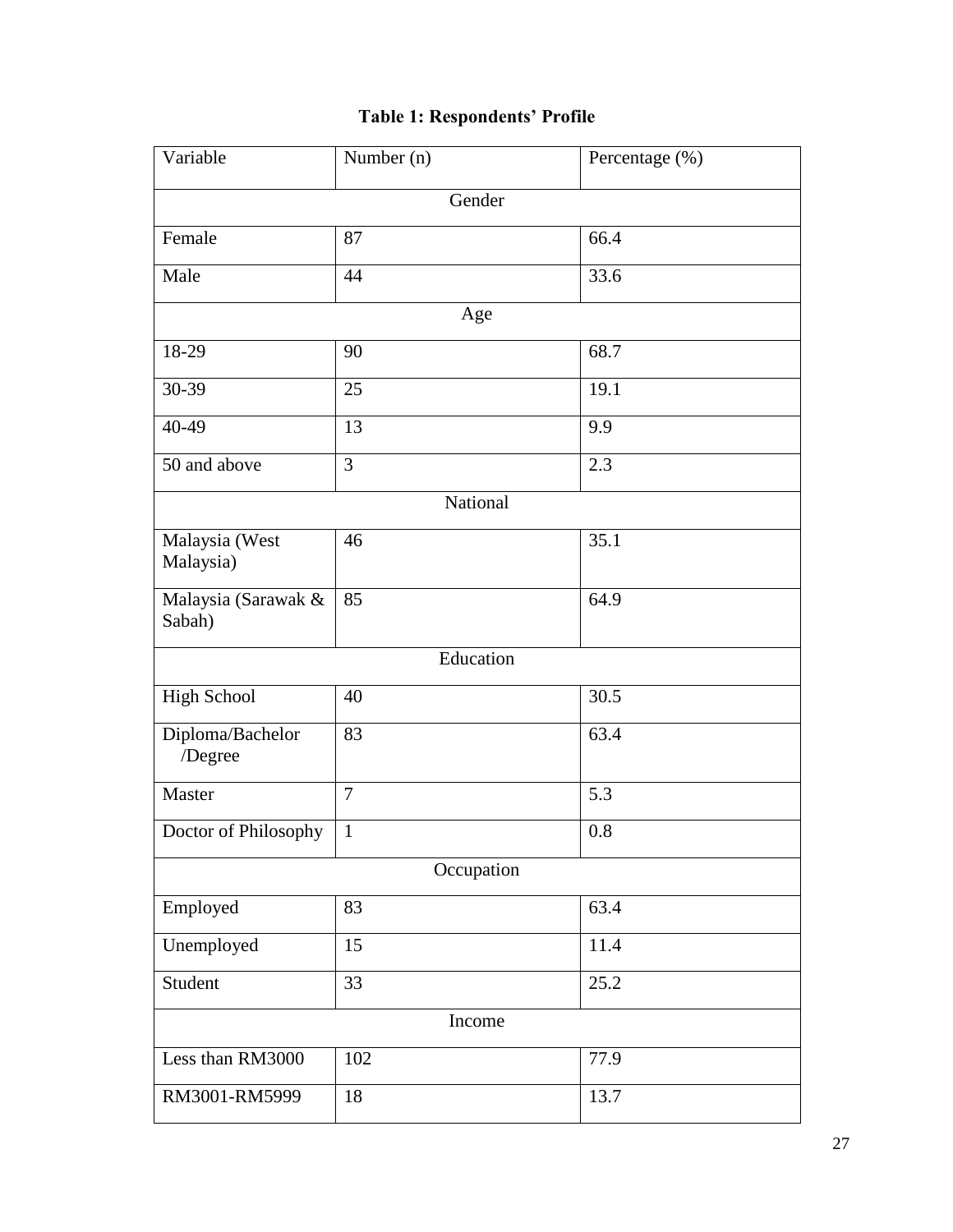| More than RM6000 | . . | $\Omega$<br>.∪.−າ |
|------------------|-----|-------------------|
|                  |     |                   |

### **Gender**

In terms of gender, the female ( $\bar{x} = 4.47$ ) has greater environmental concern than male. ( $\bar{x} = 4.44$ ). Deng et al. (2006) and Snelgar (2006) found that females have more environmental values than males when purchasing the product (Deng et al., 2006). The female also has a good impact on environmental socially responsible ( $\bar{x}$  = 4.38) while the mean for the male is ( $\bar{x}$  = 4.22). The mean for green buying behaviour of respondents is lower than another variable that the mean of the female is ( $\bar{x}$  = 2.88) while the male is ( $\bar{x}$  = 2.64). Lee (2009) concluded that females rated significantly higher than males in green purchasing behaviour (Lee, 2009). Jervis and Merchant (1982) emphasize buying behaviour for female are more concerned toward their environment due to their biospheres' orientation which focuses on values that accentuate the importance of the environment.

### **Age group**

In terms of age group, there has a larger gap for each level of groups that younger respondents have a greater environmental concern while the mean for the younger groups level (18-29 years old) is higher than other groups ( $\bar{x} = 4.54$ ), but the real action for the green buying was not very active because the mean of the green buying not achieve more than four scores. The age will decrease the mean of the ages group, 30-39 gained ( $\bar{x}$  = 2.78), the means for 40-49 are ( $\bar{x}$  2.42). The respondents who above 50 have lower green buying and mean gained ( $\bar{x}$  = 1.83). Based on the previous research in Mariëlle (2010), the age group has an impact on green-buying which show that younger people make simpler product purchasing decisions compared to older people whose purchasing decisions are more complex because younger age group's people have more consider environmental factors when choosing a product (Marielle, 2010).

# **National**

East Malaysia has a higher environmental attitude with West Malaysia, the mean separate gained  $(\bar{x})$  $= 3.85$ ), and ( $\bar{x} = 3.61$ ). Samantha (2009) justified the reason for the value difference between urban and rural areas is rural areas people are more concerned with the environment direct use of their land through extracting natural resources that have a great attitude for protecting and use natural resources (Samantha, 2009).

### **Education**

In terms of education, environmental concern and environmental attitude were more impactful toward the respondents were in Diploma, Bachelor and Degree level. The mean score was gained  $(\overline{x})$  $=$  4.49) of environmental concern and ( $\bar{x}$  = 3.86) in the environmental attitude. Christopher Gan (2008), the respondents with degree level that have a positive impact on the probability of consumers' green purchasing decisions because respondents have a positive attitude towards the environment.

# **Occupation**

In terms of occupational, results showed that respondents who are students have a strong concern, attitude, and responsibility for green buying. Second, the respondents are employed that have a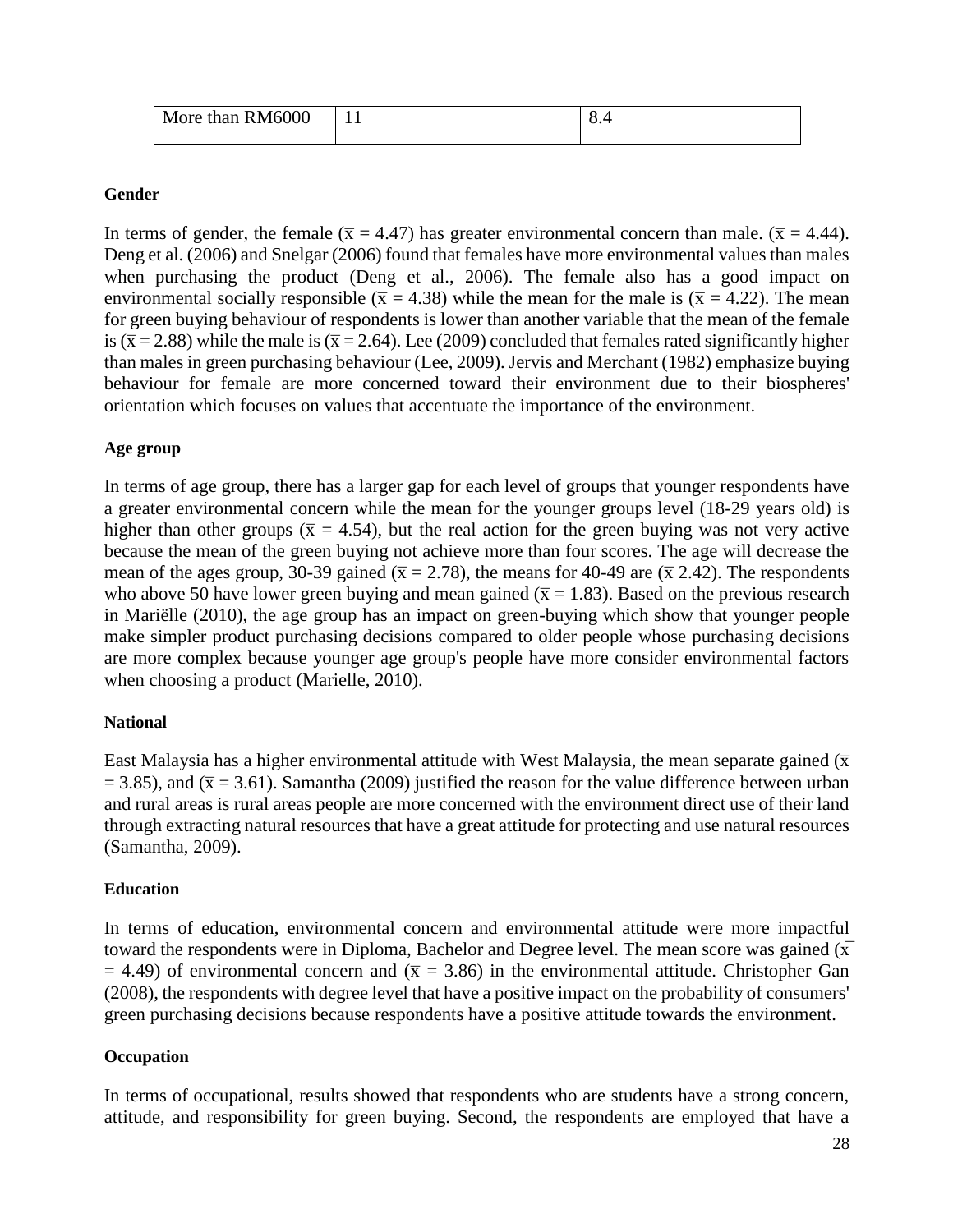narrow concern and social responsibility for Green buying because employed respondents have a stable income to support their green buying behaviour. In contrast, the unemployed respondents that have a lower concern and social responsibility for green buying. The unemployed respondents did not have a stable income and job that most are focused on the necessary elements of life.

# **Income**

In terms of income level, results showed that respondents who income between RM3000-RM5999 that have a great impact on green buying. In contrast, the respondents whose income is above the RM6000 that a lower impact on green buying because the personal environmental concern and environmental socially responsible are lower. The respondents the income is below RM3000 have a narrow impact on the green buying on Milk Tea.

# **Correlations of Green Buying Behaviour, Selected Variables and Its Determinants**

Before multiple linear regressions, correlation analyses were executed. Table 2 shows the results of correlation analysis. By referring to table 2, above has shown that there is a positive correlation relationship between environmental concern and green buying behaviour where  $r = 0.700$ , at the significant level  $P \le 0.01$ . The same table has shown that there is a positive correlation relationship between environmental attitude and green buying behaviour, where  $r = 0.458$ , at the significant level  $P \leq 0.01$ .

|                |                 |           | $\overline{2}$ | 3         | 4 |
|----------------|-----------------|-----------|----------------|-----------|---|
|                |                 |           |                |           |   |
| 1              | Environmental   |           |                |           |   |
|                | Concern         |           |                |           |   |
| 2              | Environmental   | $0.423**$ |                |           |   |
|                | Attitude        |           |                |           |   |
| 3              | Environmental   | $0.534**$ | $0.414**$      |           |   |
|                | Social          |           |                |           |   |
|                | Responsibility  |           |                |           |   |
| $\overline{4}$ | Green Buying    | $0.700**$ | $0.458**$      | $0.509**$ |   |
|                | <b>Behavior</b> |           |                |           |   |

# *Table 1: Correlation table of Green Buying with Selected Variable*

# *Table 2: Summary of Multiple Regression Analyses for Green-Buying Behavior*

| Variables | Unstandardized<br>Coefficients |               | Standardized<br>Coefficients | Sig. |
|-----------|--------------------------------|---------------|------------------------------|------|
|           |                                | Std.<br>Error | Beta                         |      |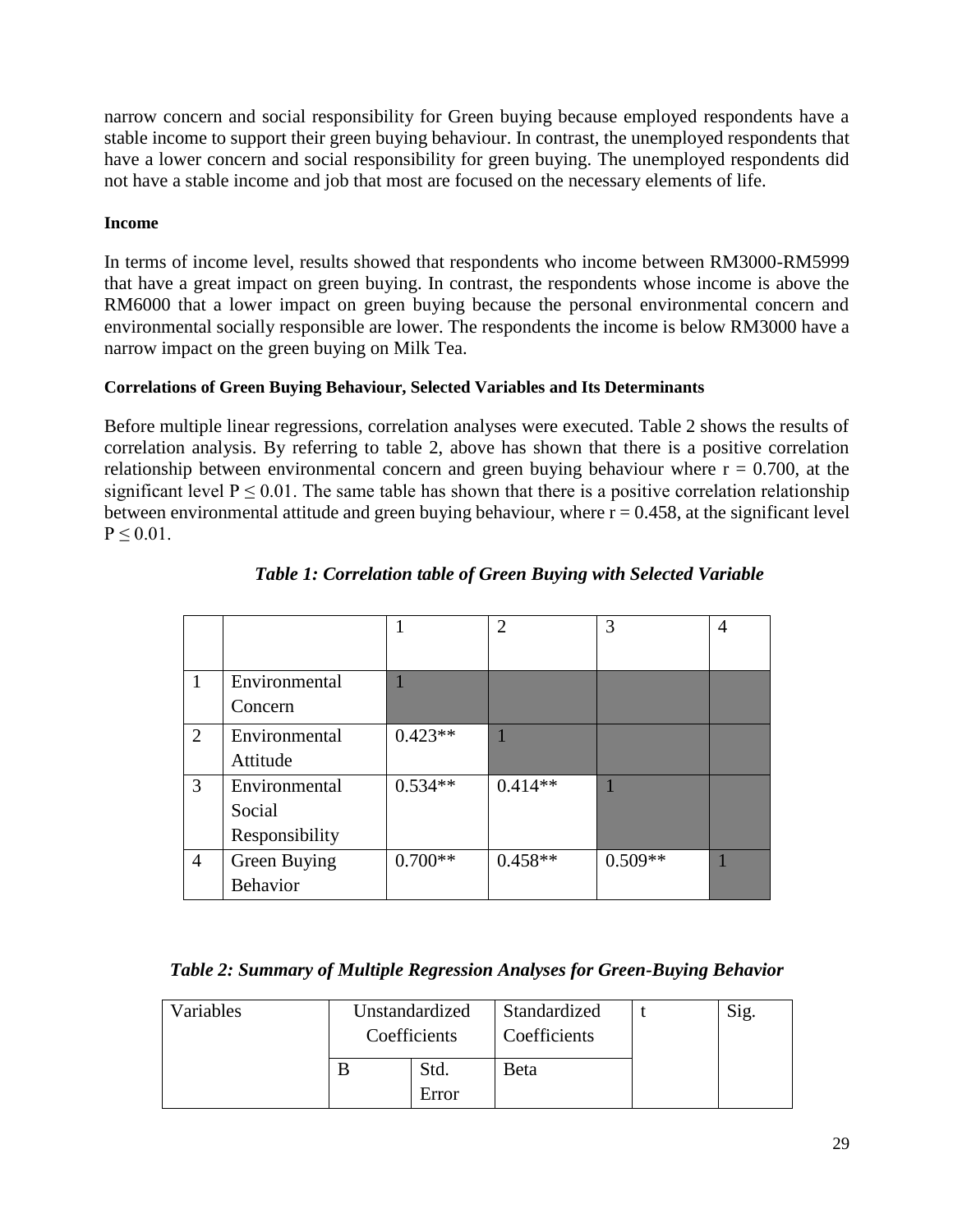| (Constant)     | $-3.647$ | 0.545 |       | $-6.694$ | 0.000 |
|----------------|----------|-------|-------|----------|-------|
| Environmental  | 1.061    | 0.142 | 0.553 | 7.468    | 0.000 |
|                |          |       |       |          |       |
| Concern        |          |       |       |          |       |
| Environmental  | 0.190    | 0.080 | 0.163 | 2.373    | 0.19  |
| Attitude       |          |       |       |          |       |
| Environmental  | 0.230    | 0.116 | 0.146 | 1.981    | 0.05  |
| Social         |          |       |       |          |       |
| Responsibility |          |       |       |          |       |

From Table 3, the results of multiple linear regression showed that two significant predictors explained 54% of the variance in green buying behaviour. The final regression model produced by the enter method for green buying behaviour is:

Green Buying Behaviour - 3.647 = Environmental Concern  $0.00 +$  Environmental Social Responsibility 0.05

# **Conclusion and Recommendations**

The most prominent theoretical contribution of this current study is the advance on literature by the influence of environmental concern, environmental attitude, and environmental, social responsibility on green buying behaviour on Milk Tea. The finding has contributed to the knowledge of the influence of environmental concern, environmental attitude, and environmental, social responsibility among Kuala Lumpur and Sarawak. This study brings three significant dimensions of environmental concern, environmental attitude and environmental, social responsibility when green buying on Milk Tea. This study provides insights for the consumer who's in Kuala Lumpur and Sarawak to identify the target group, which is projected as the influence factors when they purchase the Milk Tea. By specifically analysing each dimension in green buying on Milk Tea, a more holistic picture of how to capture the nascent target group is gained.

Assess the respondents' perception of an aspect of green buying behaviour, it becomes relevant, especially when the reflection of environmental concern, environmental attitude, and environmental, social responsibility. This can be explained by Silva (2018) their inferences can be justified by the possibility of consumers who did not realize the importance of changing consumer behaviour and consumer are difficult to change their shopping routine that has previous experience, reinforcing that the attitude to have a low influence on the green buying behaviour on Milk Tea (Silva, 2018). Bagozzi (1981) in this study has shown that environmental awareness reflects the green buying behaviour and the consumer should transform the attitude-behaviour from the previous buying behaviour that to input the environmental element to start changes the past purchasing attitude to environmental attitude (Bagozzi, 1981).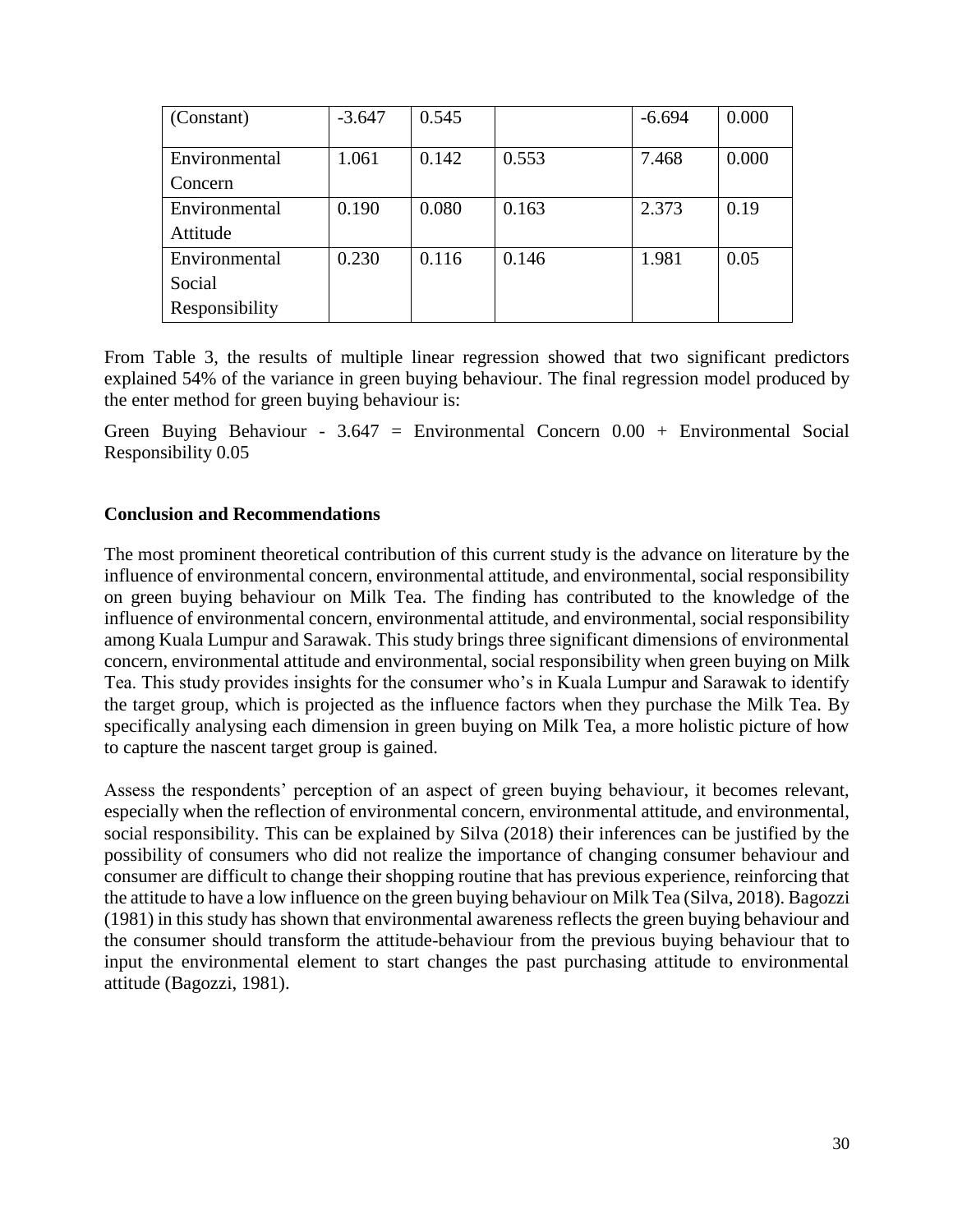# **References**

Ahmad, S.N.B. & Juhdi, N. (2008). Consumer's Perception and Purchase Intentions towards Organic Food Products: Exploring the Attitude among Malaysian Consumers. [online] [Available at: http://www.pbfeam2008.bus.qut.edu.au/papers/]

Akenji, Lewis (2014). Consumer scapegoatism and limits to green consumerism [online] Journal of Cleaner Production 63 (2014) Volume 13, No:23, Page: 13-22 [ Available at: https://scihub.tw/10.1016/j.jclepro.2013.05.022]

Anna, P., & Pidcock, R. (2018). Global warming of 1.5°C [online] [ Available at [https://report.ipcc.ch/sr15/pdf/sr15\\_spm\\_final.pdf\]](https://report.ipcc.ch/sr15/pdf/sr15_spm_final.pdf)Switzerland.

Bagozzi & Richard, P. (1981). Attitudes, intentions, and behaviour: A test of some key hypotheses. Journal of Personality and Social Psychology, Vol 41, No:4, Page607-627. [Available at

https://www.researchgate.net/publication/232517819\_Attitudes\_Intentions\_and\_Behavior\_A\_Test \_of\_Some\_Key\_Hy]

Booi-Chen Tan, (2011). The Roles of Knowledge, Threat, and PCE on Green Purchase Behaviour [online] International Journal of Business and Management Vol. 6, No. 12; Page: 14-27 [Available at: https://pdfs.semanticscholar.org/4426/9ea2abc69d3af66e25ea7937359b10f2ee99.pdf]

Chen, T. & Chai, L. (2010). Attitude towards the Environment and Green Products: Consumers' Perspective [ online] [Available at: https://pdfs.semanticscholar.org/ad3b/1f86a19136c3c5a1a36d8f12f251aa1c87d8.pdf]

Christopher Gan (2008). "Consumers' purchasing behaviour towards green products in New Zealand [online] Innovative Marketing, Volume 4, Issue 1, 2008, page: 93-102. [ Available at:https://businessperspectives.org/images/pdf/applications/publishing/templates/article/assets/2107 /im\_en\_2008\_1\_Gan.pdf]

Deng, J., Walker, G. J., & Swinnerton, G. (2006). A comparison of environmental values and attitudes between the Chinese in Canada and Anglo-Canadians. Environment and Behaviour, 38(1), 22-47. [Available at: http://dx.doi.org/10.1177/0013916505278458].

Earthobservaory.nasa.gov (2001). Some Effects of Ultraviolet-B (UV-B) Radiation on the Biosphere [online] [Available at: https://earthobservatory.nasa.gov/features/UVB/uvb\_radiation2.php]

Earthobservaory.nasa.gov (2018). World of Change: Antarctic Ozone Hole [online] [Available at: [https://earthobservatory.nasa.gov/world-of-change/Ozone\]](https://earthobservatory.nasa.gov/world-of-change/Ozone)

Greene, L. A. (2000). United Nations Framework Convention on Climate Change. Journal of Environmental Health Perspective [online] Volume 108, No:8, page: 353. [Available at: https://scihub.tw/10.1289/ehp.108-a353]

Jaiswal, D., & Kant, R. (2018). Green purchasing behaviour: A conceptual framework and empirical investigation of Indian consumers. [online] Journal of Retailing and Consumer Services, 41, page: 60–69. [Available at: https://sci-hub.tw/10.1016/j.jretconser.2017.11.008]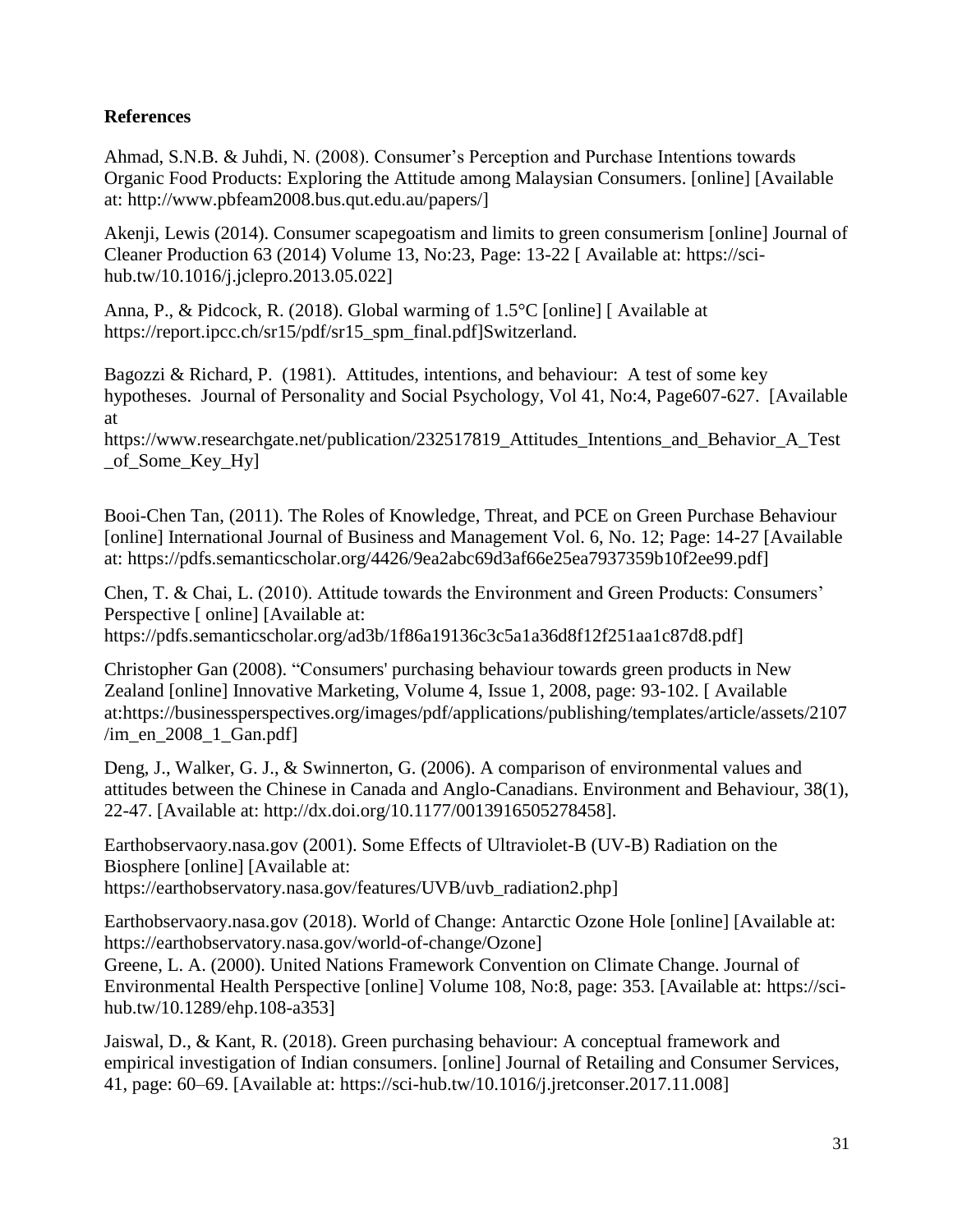Jervis, J. L., & Merchant, C. (1982). The Death of Nature: Women, Ecology, and the Scientific Revolution [online] Technology and Culture, Volume: 23, No:4, page: 653. [Available at: adoi:10.2307/3104822]

Koenig-Lewis, N., Palmer, A., Dermody, J., & Urbye, A. (2014). Consumers' evaluations of ecological packaging – Rational and emotional approaches [online] [Journal of Environmental](https://www.sciencedirect.com/science/journal/02724944)  [Psychology](https://www.sciencedirect.com/science/journal/02724944) [Volume 37,](https://www.sciencedirect.com/science/journal/02724944/37/supp/C) March 2014, Pages 94-105 [ Available at: https://scihub.tw/10.1016/j.jenvp.2013.11.009]

Lee, K. (2009). Gender Differences in Hong Kong Adolescent Consumers' Green Purchasing Behaviour. Journal of Consumer Marketing, 26(2), 87-96. [Available at: http://dx.doi.org/10.1108/07363760910940456]

Mariëlle (2010). The importance of product aspects in choice: the influence of demographic characteristics [online] Journal of Consumer Marketing. 27(1). p. 26 – 34. [Available at: https://www.deepdyve.com/lp/emerald-publishing/the-importance-of-product-aspects-in-choicethe-influence-of-t1dOVYHF8k]

Mat, S., Ahmadun, F., Paim, L. & Masud, J. (2003). Environmental concerns, knowledge and practices gap among Malaysian teachers. [online] International Journal of Sustainability in Higher Education, Volume:4 No:4, Page:305 -313. [Available at: https://scihub.tw/10.1108/14676370310497534]

Ncdc.noaa.gov, (2020). NOAA National Centres for Environmental Information, State of the Climate: Global Climate Report for Annual 2019 [online] [Available at: https://www.ncdc.noaa.gov/sotc/global/201913.]

Nizam, Z. and Mansor, N., Mukapit, M. & Yahaya, S. (2011). Factors Influencing Customers' Decision to Buy Green Product Design in Malaysia. [online] PROSIDING PERKEM VI, JILID 1 (2011) 362 – 367 [Available at: http://www.ukm.my/fep/perkem/pdf/perkemVI/PERKEM2011-1- 2D4.pdf]

Pathak, P. & Prakash, G. (2017). Intention to buy eco-friendly packaged products among young consumers of India: A study on developing nation [online] [Journal of Cleaner Production](https://www.sciencedirect.com/science/journal/09596526) [Volume](https://www.sciencedirect.com/science/journal/09596526/141/supp/C)  [141,](https://www.sciencedirect.com/science/journal/09596526/141/supp/C) 10 January 2017, Pages 385-393. [Available at: https://scihub.tw/10.1016/j.jclepro.2016.09.116]

Remayah, T., Jason, L. & Osman, M. (2010). Green product purchase intention: Some insights from a developing country [online] Resources, Conservation and Recycling 54 (2010) Page: 1419– 1427 [Available at: https://sci-hub.tw/10.1016/j.resconrec.2010.06.007]

Samantha (2009). Going Green? Urban vs. Rural Residency and Pro-Environmental Attitudes in China [online] [Available at:

http://oaktrust.library.tamu.edu/bitstream/handle/1969.1/92469/ChiuThesisApproved.pdf?sequence  $=1$ &isAllowed=y]

Silva Sergio (2018). The Influence of Environmental Concern and Purchase Intent in Buying Green Products [online] Asian Journal of Behavioural Studies (AjBeS), Volume: 3, No:12, page: 183- 193. [ Available at:

https://www.researchgate.net/publication/326661456 The Influence of Environmental Concern and\_Purchase\_Intent\_in\_Buying\_Green\_Products]